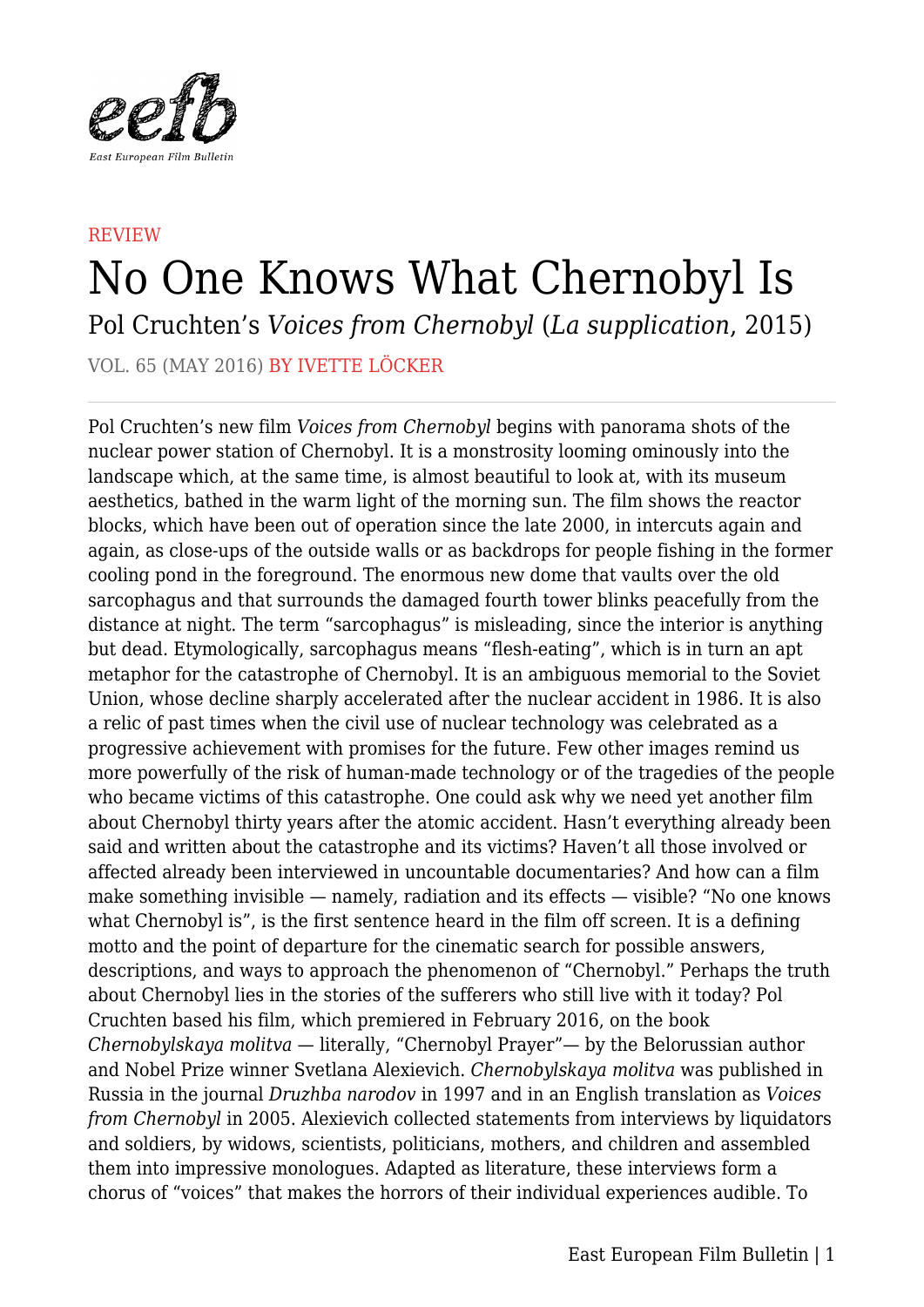get straight to the point, Cruchten manages to find a convincing cinematic form for this world *after* Chernobyl, for the reality of memories and facts that feeds on the tension between fiction and documentary. Shot on original locations in Ukraine and Belarus, the film creates a disturbingly poetic visual world of the post-apocalypse evoked by off-screen voices. *Voices from Chernobyl* approaches this turning point in the history of civilization in scenic memories, dreamlike images, philosophical reflections, and intimate confessions. The stylized, perfectly composed images of landscapes and abandoned ruins of buildings powerfully contrast with the (invisible) danger that was and is still emitted by the contaminated area. Seemingly intact nature has reconquered the territory: plants continue to grow, everything is lush. The people who move around in this backdrop-like landscape seem lost and out of place. Strong and poetic images and an atmospheric soundscape produce a hypnotic vortex and contradict the horror inherent in the catastrophe. The beauty of the images (camera: Jerzy Palacz) evokes the association of an artificial, enraptured world, as if the catastrophe had never happened but was merely a product of our imagination – science fiction so to say. The memories from off screen associate happy moments with philosophical and political reflections; stories about people who have lost their minds after the catastrophe follow unanswered questions about the origins of suffering. The voices express doubts about God and humanity and reflect on their role in the world. We do not learn any names, only professions; these are the stories of former liquidators, physicians, journalists, teachers. The corpses of husbands are described as "radioactive objects." "Why did we keep silent when we knew?" asks a high-ranking scientist: "We obeyed without muttering because of party discipline. We believed in a just society, where man is the supreme value." A boy asks why nobody helped the animals in the zone: "Why couldn't they save the animals which were left over there?" The stories get under our skin and never become maudlin laments. The perspective is never reduced to an accusation directed at Soviet bureaucracy and policies. Its main purpose is to ask how people will deal with their situation in the future. Sometimes the stories from off screen blend; the people in the film are not always those who are speaking or being discussed. This can be confusing at times, but it keeps the images and words from being unambiguous. They make us aware that although human lives are indeed buried beneath the sarcophagus of Chernobyl, their stories are not. And the film reminds us in passing that the half-life of memory is often too short. The film dramatizes the memories using Ukrainian actors whose faces are shown in close-ups; they often look directly at the audience. They lie in bed pensively or walk up and down the corridor of the hospital. Children play in front of a cottage. Militia members evacuate an old peasant woman, a man walks up the stairs to his office and leafs through documents, sitting beneath the portrait of Mikhail Gorbachev, the General Secretary of the Central Committee of the Communist Party of the Soviet Union at the time. People walk on the street, past houses, across meadows. Their long walks seem to be pacing off space. The camera follows them entering buildings, rooms, factories, and apartments of former residents of what is now a restricted area. Surprisingly, a feeling of proximity is thus evoked: a certain familiarity arises amid the eeriness of the place. Dreamlike shots and scenes evoke specific worlds of emotions and ideas. A window is opened unexpectedly and reveals a blooming forest; a door opens in a bright room, blinding the images with too much light; a woman who is recalling her deceased